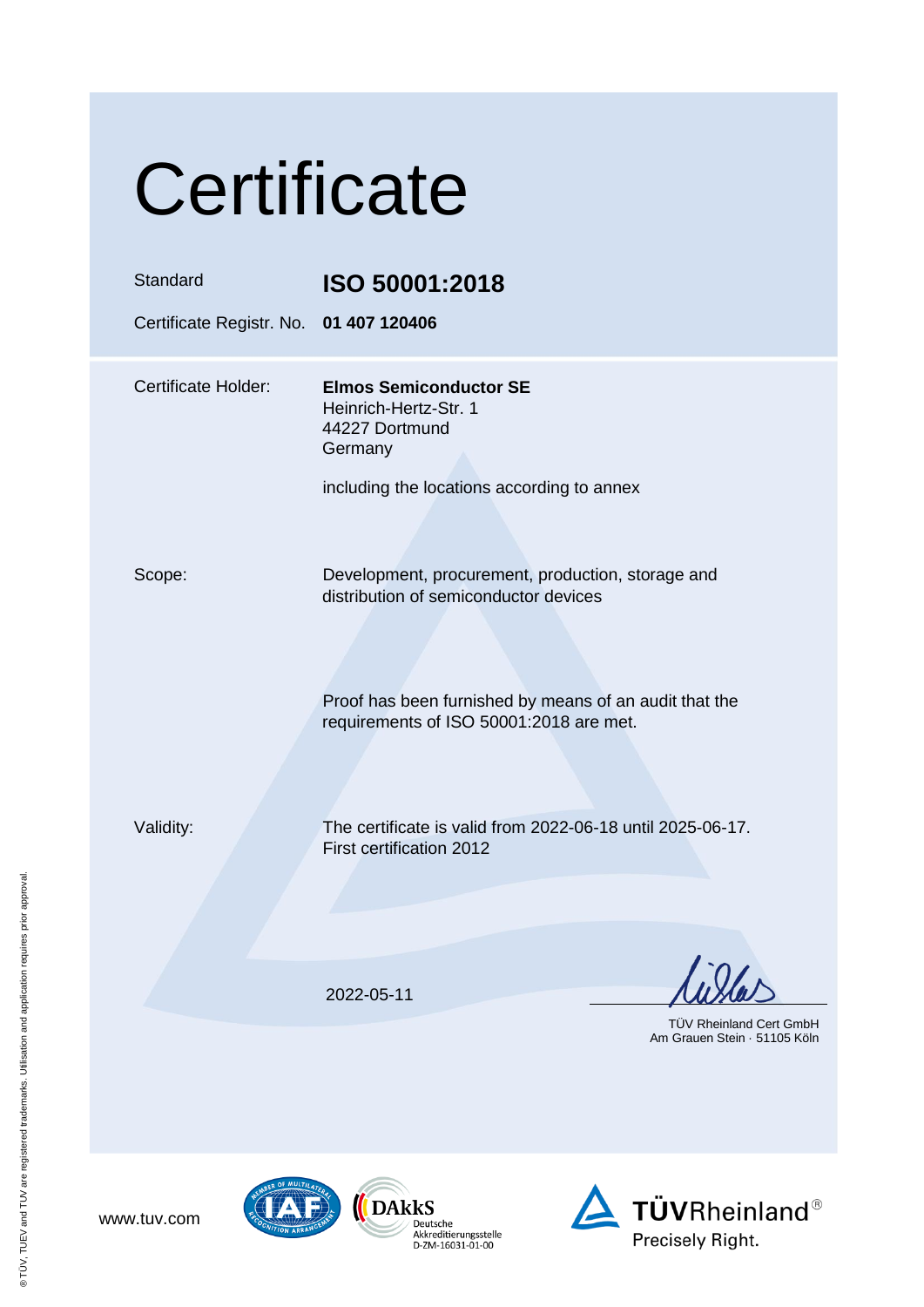## Annex to certificate

Standard **ISO 50001:2018**

Certificate Registr. No. **01 407 120406**

## **No. Location Scope**  $/01$ c/o Elmos Semiconductor SE Heinrich-Hertz-Str. 1 44227 Dortmund Germany Development, production and sales of semiconductor components /02 c/o Elmos Semiconductor SE - Central Warehouse Alter Hellweg 72 44227 Dortmund **Germany** Procurement and stock of semiconductor components 2022-05-11 TÜV Rheinland Cert GmbH Am Grauen Stein · 51105 Köln

Page 1 of 1

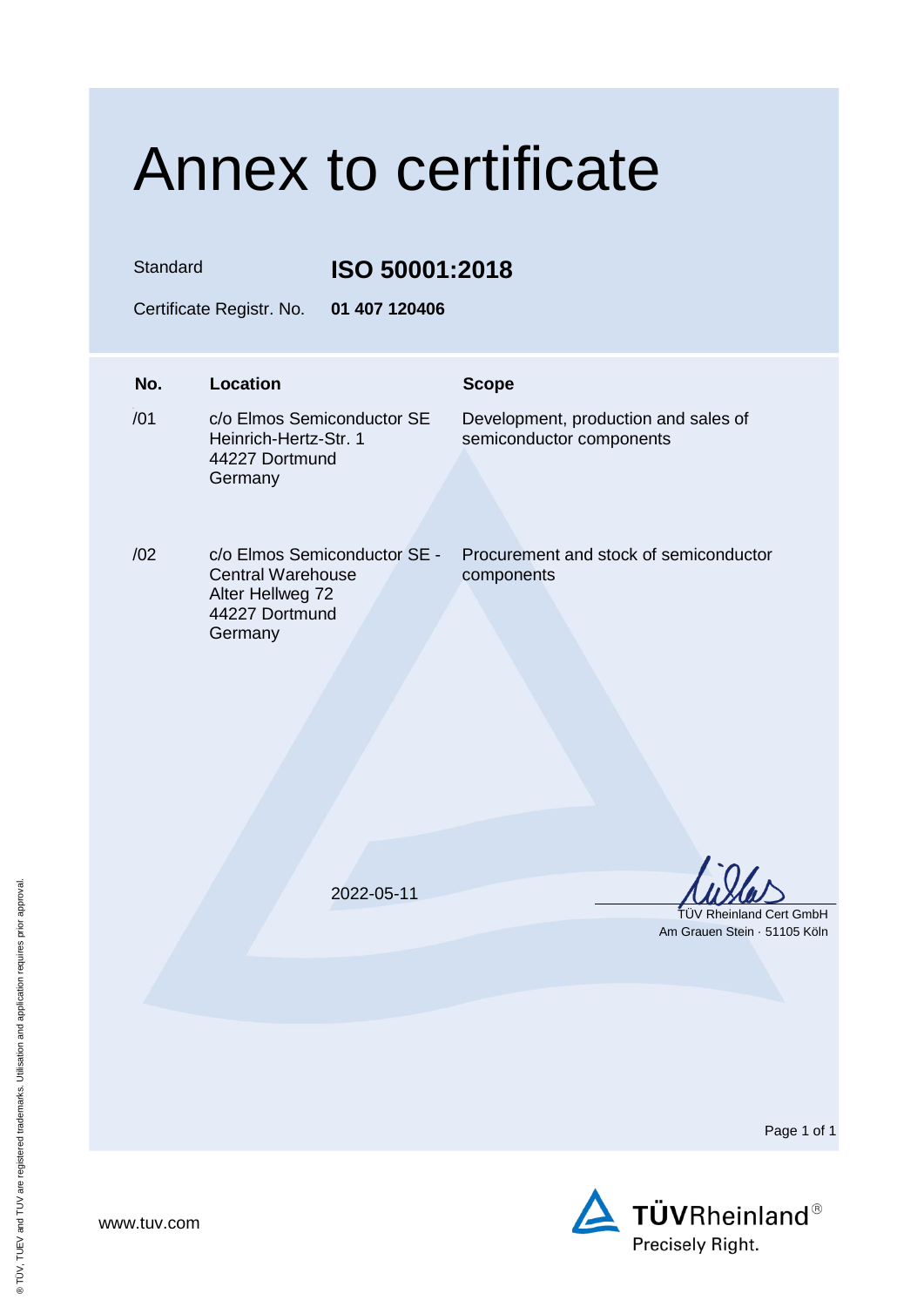| Certificate                          |                                                                                                                      |  |
|--------------------------------------|----------------------------------------------------------------------------------------------------------------------|--|
| Standard<br>Certificate Registr. No. | ISO 50001:2018<br>01 407 120406/01                                                                                   |  |
| Organization:                        | <b>Elmos Semiconductor SE</b><br>Heinrich-Hertz-Str. 1<br>44227 Dortmund<br>Germany                                  |  |
| Site:                                | c/o Elmos Semiconductor SE<br>Heinrich-Hertz-Str. 1<br>44227 Dortmund<br>Germany                                     |  |
| Scope:                               | Development, production and sales of semiconductor<br>components                                                     |  |
|                                      | Proof has been furnished by means of an audit that the<br>requirements of ISO 50001:2018 are met.                    |  |
| Validity:                            | The certificate is valid in conjunction with the main certificate 01<br>407 120406 from 2022-06-18 until 2025-06-17. |  |
|                                      | 2022-05-11<br><b>TUV Rheinland Cert GmbH</b>                                                                         |  |
|                                      | Am Grauen Stein 51105 Köln                                                                                           |  |